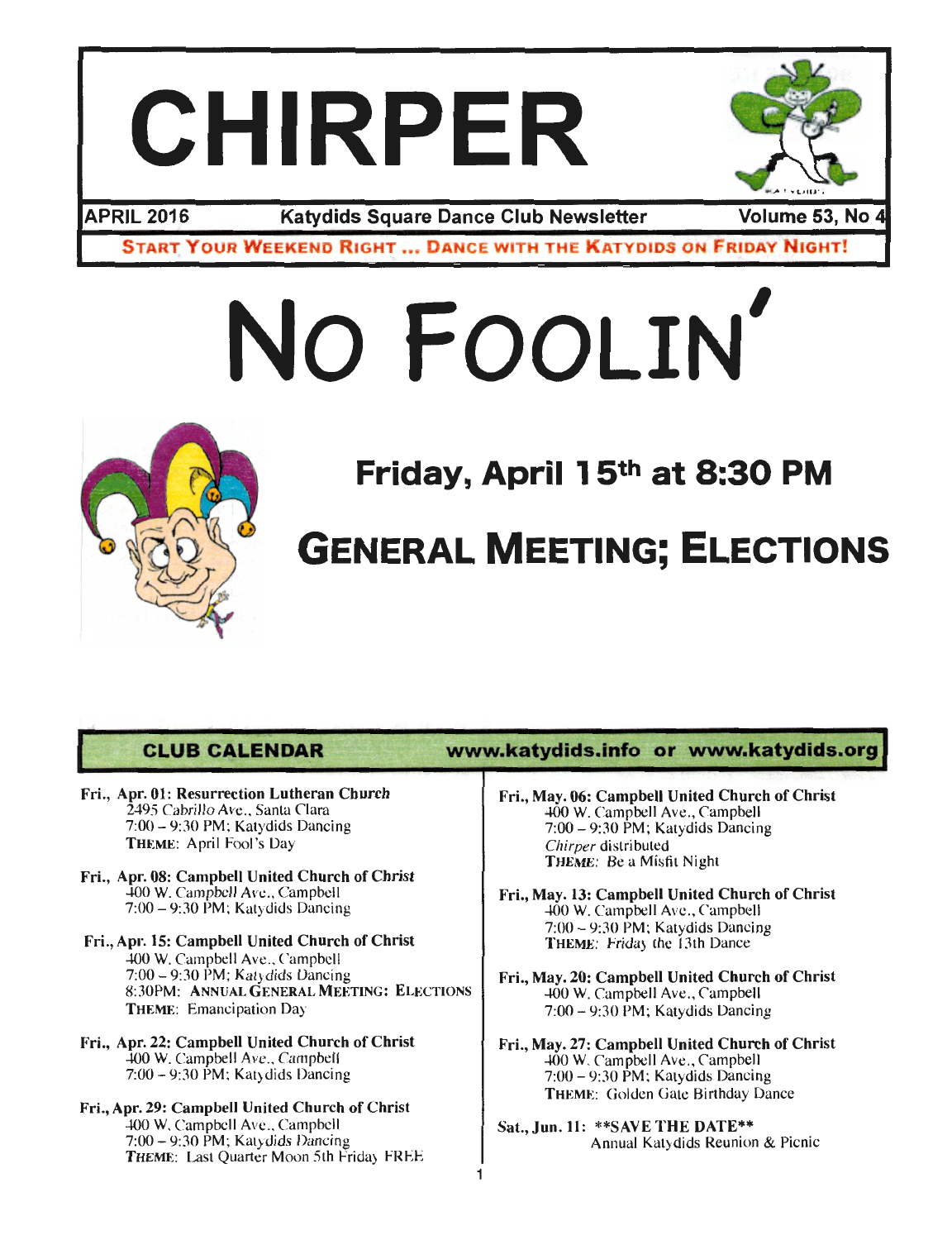### SQUARE HEAD ASSIGNMENTS and DUTIES

Super Square Head Stephanie Stevens (408-871-9525)

Apr. 01........Tillman / McManus Apr. 08 ........ Willey Apr. 15 ........ Bruns Apr. 22 ........ De Lapp Apr. 29 ........ Franger / Moore

May 06 .......Nassau / Matolyak May 13 .......Travelstead / Pitts May 20 .......Hosoda, L. / Village May 27 .......Tillman / Criswell

Jun . 03 ........ Steele Jun. 10 ........ Paterson / McManus Jun. 17 ........Angotti / Smith Jun. 24 ........ Hebson

### Before the dance:

- Notify the Super Square Head, Stephanie Stevens, 408-871-9525 of any needed changes to assigned dates.
- Purchase and bring 6 to 8 lbs ice for the water cooler.
- On scheduled night, the designated Square Heads should arrive by 6:30 PM.and stay until clean up is finished around 9:45 PM. A Katydids member with a key will open the doors and will secure the hall at end of evening.
- Sweep floor if needed and set up tables and chairs.
- Make ice water and start hot water for tea & coffee.
- Set up food & drink tables and put out flyers on table.

### During Club dance:

- Welcome everyone at the sign-in table.
- Collect a \$5.00 donation from each guest and have them sign in. "Regular" guests sign the prepared sheet, new guests sign the guest book.
- In the green box, there is an envelope with petty cash for making change.
- Offer raffle tickets: 5 tickets for \$1 .00.
- In the green box, there are envelopes for keeping track of money collected during the evening.
- Divide the raffle proceeds 50% to the Club, 50% to the winner.
- Check that water and cups do not run out during the evening.

### After the dance:

- If Treasurer is not present, pass monies collected to any Executive Board Member.
- ALL MEMBERS can help the Square Heads clean up. Help put away tables and chairs and pack up the coffee pot, cooler and other supplies put back into the Club cupboard.
- *Remove non-recyclable trash accidentally tossed into the designated recycle bins.* Take the trash bags out to the dumpster located in the side parking lot.
- Sweep or wet mop the floor as necessary.
- Note: Tables must go into the closet FIRST (remember the Caller's table, too), then the chair rack.
- Notify the Quartermasters, Steven Lehnhoff or Naomi Grubb (408-227-3631) of any replacement supplies needed for the next week.

### DANCE EVENTS

### PLUS LEVEL unless otherwise noted

Apr. 8-10: California State Square Dance Convention Fresno Fairgrounds, 1121 South Chance Ave., Fresno Callers: Tony Oxendine, Bob Baier, Jet Roberts, Joe Saltel, Charlie Robertson Cuers: Sally & Bob Nolen, Sharon & Casey Parker

- April 9: Circle 'n' Squares Monroe Hall, 1400 W. College Ave., Santa Rosa 6:30-7:30 PM: PreRounds: 7:30- 8:00 PM; Dancing by Definition
	- 8:00- 10:00 PM; Caller: Jim Osborne
- Apr. 9: Walk and Dodge into Spring; El Camino Reelers St. Andrews Methodist Church, 411 Alma, Palo Alto Caller: Eric Henerlau [multi-level]
- Apr. 16: Circus, Circus; Rockin' Jokers Sunnyvale Presbyterian Church, 728 W. Fremont Ave . 7:30- 8:00PM; PreRounds: Sue Harris 8:00- 10:45 PM ; Caller: Darren Gallina
- Apr. 23: Hoedown; Keeway Swingers Walters Jr. High, Fremont 7:30- 8:00PM; PreRounds Cuer: Dan Drumheller 8:00- l0:30PM; Caller: George Knox

#### Apr. 30: Whing Ding; SCVSDA/SCVCA

John Muir Middle School, 1260 Branham Ln, San Jose Callers: Robert Algea, Tork Clark, Bob Elling, Kurt Goldhardt, Keith Ferguson, Diana Hilliard, Al Knoppe, Jim Osborne, Roger Smith, Bob Steele, Vicki Woods Cuers: Barbara-Lynn Smith

- May 6-8: Silver State Square & Round Dance Festival Grand Sierra Resort, Reno, NV
- May 14: Black & White Ball; Krazy Dazys Sunnyvale Presbyterian Church, 728 W. Fremont Ave. 7:30-8:00 PM ; PreRounds: Sue Harris 8:00- 10:30 PM; Caller: Jim Osborne
- May 27-29: Golden State Round Up; NCSDA San Ramon Marriott, 2600 Bishop Dr., San Ramon
- June 4: Ice Cream Fling Thing; Bows & Beaus John Muir Middle School, 1260 Branham Ln, San José 7:30-8:00 PM; Cuer: Barbara-Lynn Smith 8:00 - 10:30 PM: Caller: Hunter Keller
- June 11: Strawberry Festival; Sunnyvale Squares John Muir Middle School, 1260 Branham Ln, San José 7:30-8:00 PM; Cuer: Barbara-Lynn Smith 8:00 - 10:30 PM; Caller: Jet Roberts

### 

### SUPPORT OUR NEWEST DANCERS! JANUARY CLASS LEVEL HOEDOWNS

- Apr. 2: Newer Dance Hoedown; Bows & Beaus Loyola School, 770 Berry Ave., Los Altos Callers: Tork Clark, Roger Smith
- May 7: Butterfly Ball; CPSD Camden Community Ctr, ; 3369 Union, San José Caller: Rich Reel
- May 21: Newer Dancer Hoedown; Castaways (Basic 1-30) Resurrection Lutheran Church 2495 Cabrillo Ave., Santa Clara 7:30 - 10:00PM; Caller: Gary Kendall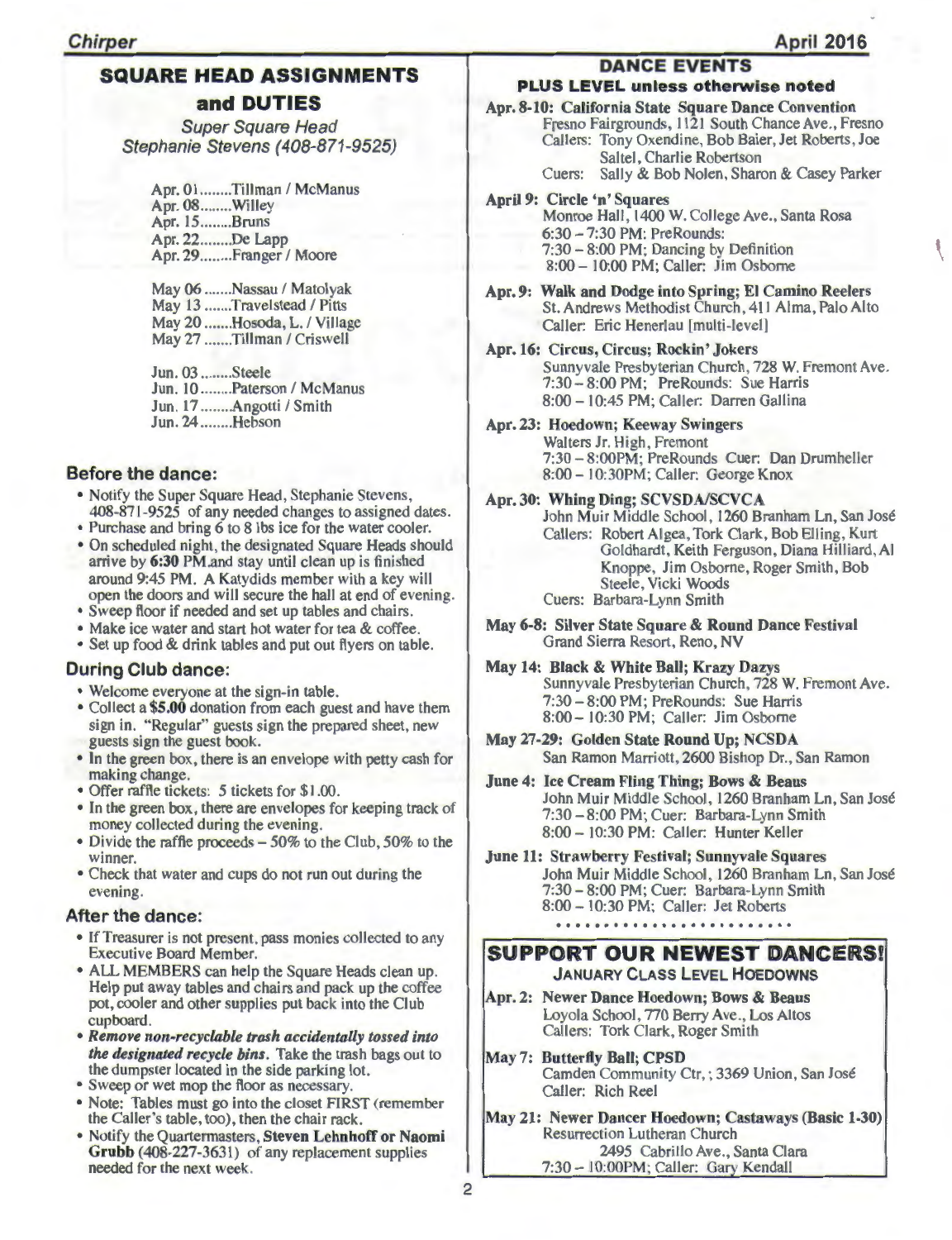#### **Chirper**

### PRESIDENT'S CORNER



Hi Everyone,

We have a very busy few weeks coming up. First is the disruption of our dancing because of the church remodeling in the hall where we dance. Hopefully we will be able to return there on April 8. I will notify you of any changes of dance location in case they are not finished.

Second is a General Meeting with Election of Officers on Friday, April 15. We need all members to be present to vote. The new slate of officers will be announced in the near future.

There is a lot of talk about dance levels and what level we are actually dancing. I am going to list the four dance levels for you that we are dancing. This month I will start the list with the first 30 Basic calls. In future months, I will list the balance of the calls thru Mainstream and Plus levels.

### Lloyd

First 30 Basic Calls 1. Circle Left / Circle Right 2. Forward and Back 3. Dosado / Dosado to a Wave 4. Swing 5. Promenade Family a. Couples (Full, 1/2, 3/4) b. Single File Promenade c. Wrong Way Promenade d. Star Promenade 6. Allemande Left 7. Arm Turns 8. Right and Left Grand Family a. Right and Left Grand b. Weave the Ring c. Wrong Way Grand 9. Left-Hand Star / Right-Hand Star 10. Pass Thru 11 . Half Sashay Family a. Half Sashay b. Rollaway c. Ladies In, Men Sashay 12. Turn Back Family a. U-Turn Back b. Backtrack 13 . Separate Around I or 2 a. to a Line b. and Come Into the Middle 14. Split Two 15. Courtesy Turn 16. Ladies Chain Family a. Two Ladies Chain (Reg. & 314) b. Four Ladies Chain(Reg. & 314) c. Chain Down the Line

- 17. Do Paso 18. Lead Right
- 19. Veer Left / Veer Right
- 20. Bend the Line
- 21 . Circulate Family
	- a. (Named Dancers) Circulate
	- b. Couples Circulate
	- c. All Eight Circulate
	- d. Single File Circulate<br>e. Split/Box Circulate
	-
- 22. Right and Left Thru
- 23. Grand Square
- 24. Star Thru
- 25. California Twirl
- 26. Walk Around the Corner
- 27. See Saw
- 28. Square Thru  $(1, 2, 3, 4)$  / Left Square Thru  $(1, 2, 3, 4)$
- 29. Circle to a Line
- 30. Dive Thru

(To be continued next month).

• •

• •

### • • • MARK YOUR CALENDARS!

• • • • • • • • • • • • • • ••

- 04/15 General Meeting: Elections
- 04/15: Emancipation Day
- 04/25: Last Quarter Moon 5th Friday: FREE

• • • • • • • • • • •

- 05/06: Be A Misfit Night
- 05/13: Friday the 13<sup>th</sup> Night
- 06/11 : Annual Club Reunion & Picnic • • • •

### Happy Anniversary!!

Morris & Louise ................ Apr. 5 Jim & Joann Osborne ........ Apr. 7

#### **HAPPY BIRT DA** I •

| Marie Travelstead Apr. 12 |  |
|---------------------------|--|
|                           |  |

### .........................

### GENERAL DANCE PROGRAM EVENTS

Apr. 23: General Dance; SCVSDA St. Andrews Methodist Church, 411 Alma, Palo Alto 7:30- I 0:00 PM Callers: Bob Elling, Keith Ferguson

May 21:General Dance; SCVSDA 7:30 - 10:00 PM; Sunnyvale Presbyterian Church Caller: Rick Hampton

3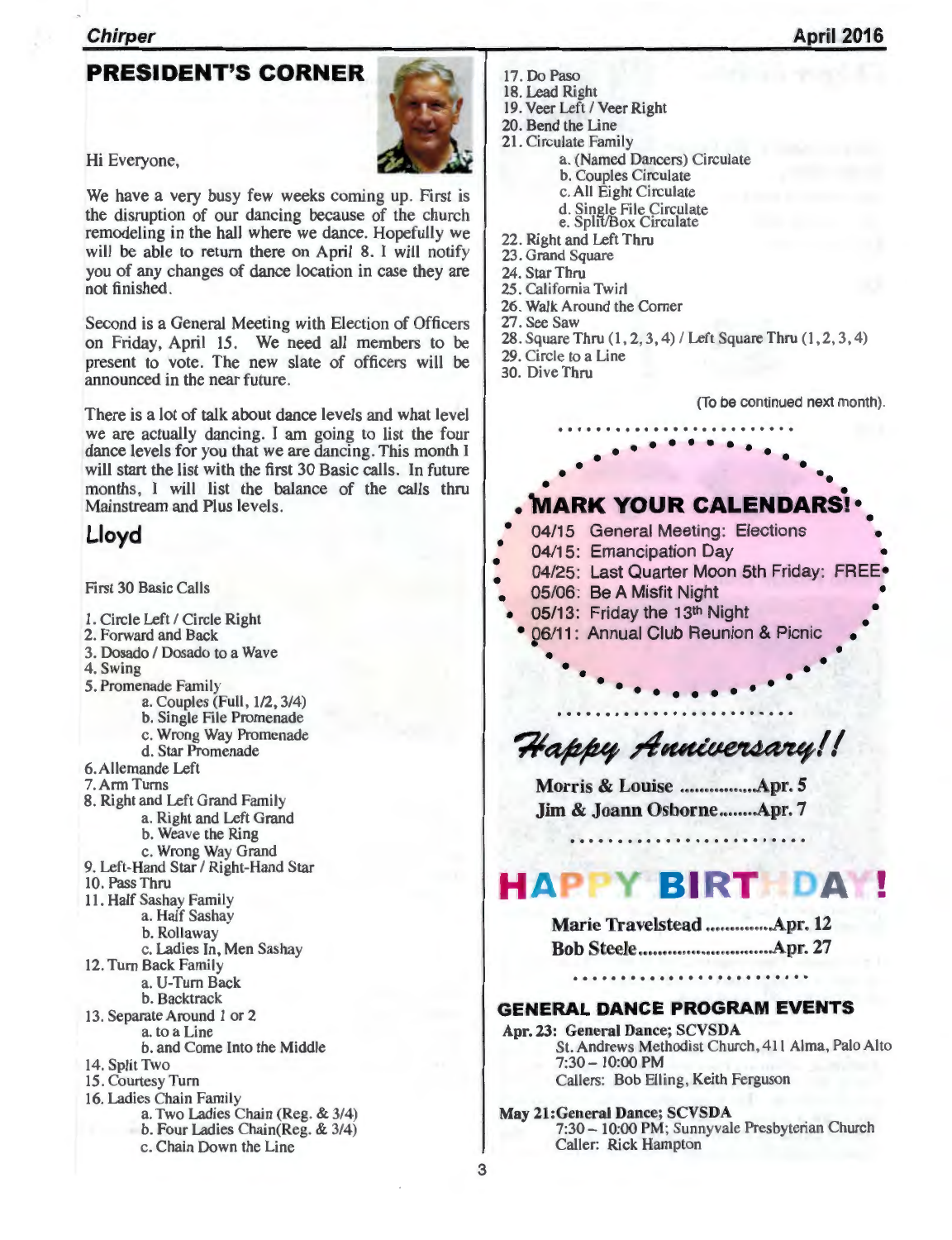### **Chirper**

*Chirper Chatter ...* 

### **Square Dance Calls Picture**  Puzzle Time...

TINTADE

Last month's answers: #21 - Cloverleaf  $#21 - Crossfire$ 

**#23** 



**#24** 



**Photo Puzzle Time...** 



Can you identify this European city where the city planners did a bang up job planning this city 's growth so beautifully.

Last Month: One person talked to me and identified it as Apple Headquarters in Cupertino, DeAnza Blvd. next to Hwy 280. Nice work!

### .........................

Many of us have wondered what or where is **Bill Matolyak** whom we have not seen for weeks. Well, I finally got hold of him and had a long conversation over the phone. He is not into emails (no wonder I never got a reply). Back in Feb. 23 he went on a Mexico cruise on the Princess line for 10 days. They departed from SF and made several ports-of-call and

one city I caught was Puerto Vallarta. Sea was calm and the weather was perfect, still somehow he caught a cold towards the end of the trip and did not want to attend the dances to pass on the cold...

Well, I brought Louise home after an unprecedented stay of two weeks at El Camino Hilton They did a colonoscopy and endoscopy taking biopsy samples which later indicated that she may have cellac disease She was instructed to stay on a normal diet with more testing to follow. In the meantime her diarrhea has almost gone away. She is now concentrating on getting her weight and strength back. She thanks all and Katydids for the cards, thoughts and prayers

We had the Katydids Executive Board meeting on March 21 at the Darknell's home. our Prez scheduled this even though knowing that it was their wedding anniversary but all was not lost for we had a cake. desserts and a huge anniversary card...



I am using my column to make a small short report about our very successful SweetHeart Special Hoedown which all of us helped and needs to know how we did. 1 am just reporting the  $BOTIOMIINI$ (how we did plus or minus) for the last  $\frac{1}{2}$  years. We did make a profit in all of those  $5$  years.

| $2012 -$ | \$595.27          |
|----------|-------------------|
| $2013 -$ | \$302.85          |
| 2014 -   | \$156.49          |
|          | $2015 - $1026.75$ |
|          | $2016 - $1201.26$ |

It should be made aware of that the expense for this year was only in the "fixed" expenses. No committee person submitted an expense report to me even after I inquired. You have them to be thankful for having the best profitable year in the last 5 years. Good job everyone'

Morris Hosoda moho77 *a* gmail com-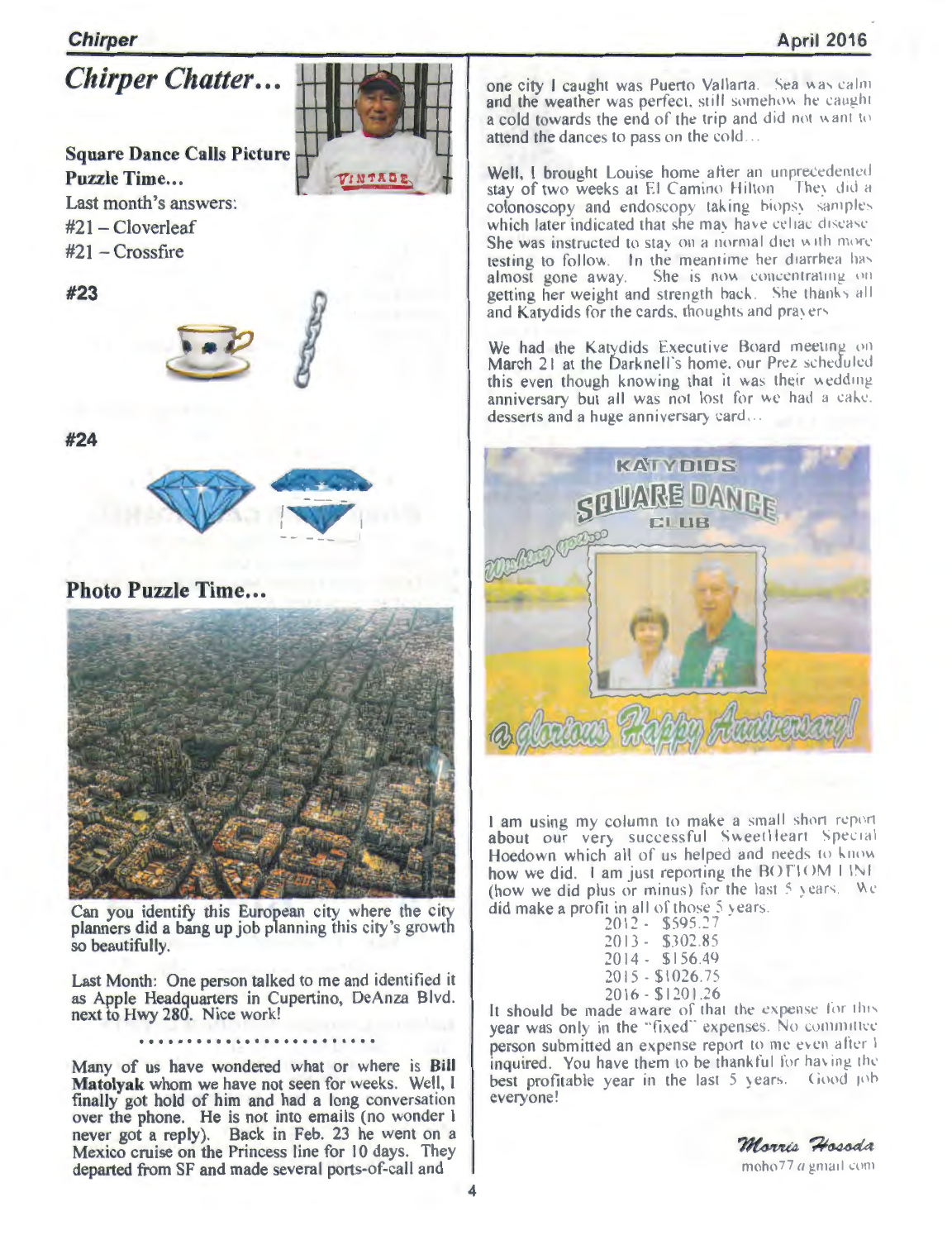### **April 2016**

### **GO FORTH; DO SOMETHING DANCE**

Friday, March 4, 2016



### Friday, March 11, 2016

Gary & Sue De Lapp presented with a gift on behalf of the Club for their outstanding contributions to the success of our Sweetheart Special Dance in February.

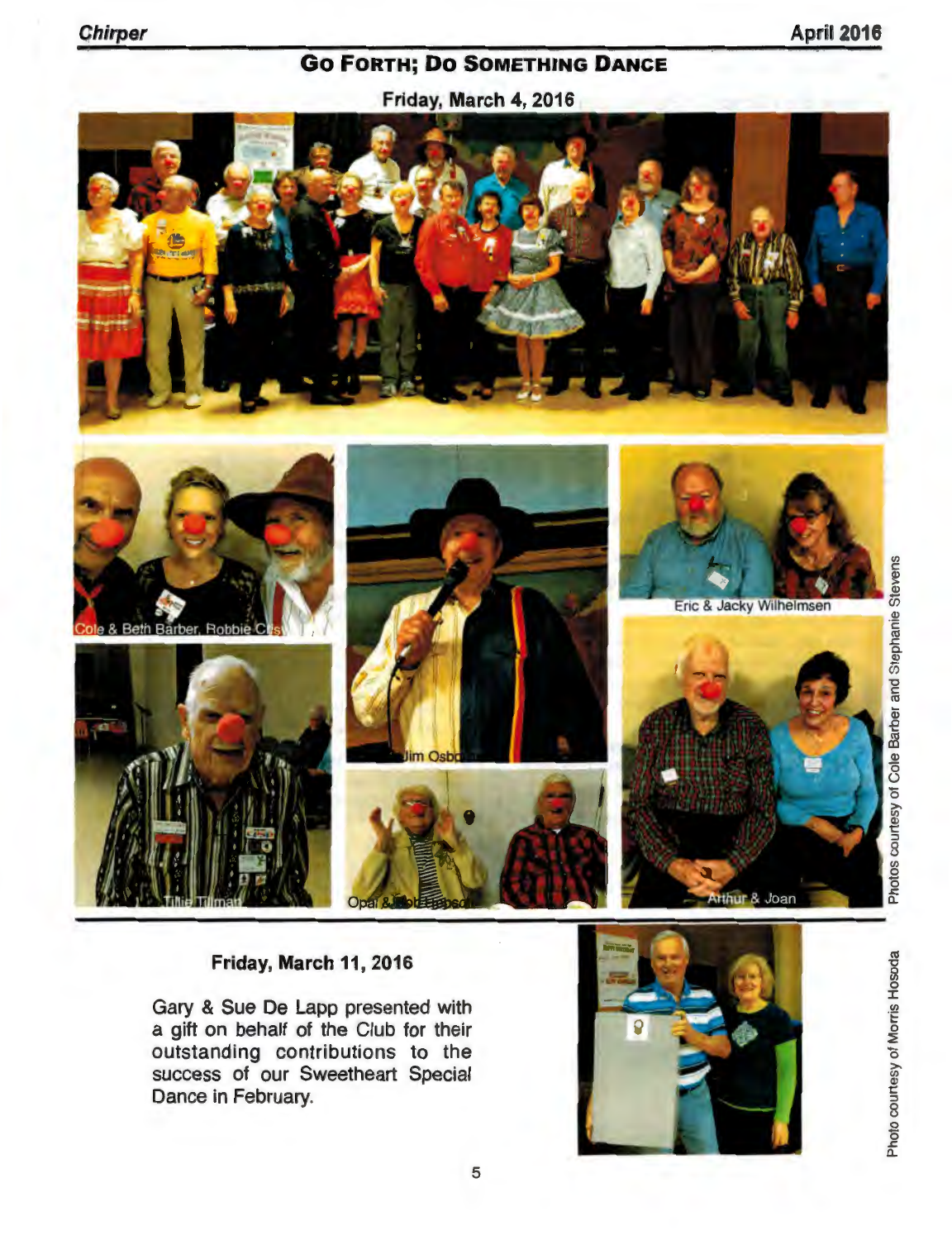| From the Kitchen of Pat Angotti - -                                                                                                                                                                                                                                                                                                                                                                                                                                                                                                                                                                                                                                                                                                                                                                                                                                                                          | From the Kitchen of Pat Angotti - -                                                                                                                                                                                                                                                                                                                                                                                                                                                                                                                                                                                                                                                                                                                                                                                                                                                                                                                                                                                                                                                                                 |
|--------------------------------------------------------------------------------------------------------------------------------------------------------------------------------------------------------------------------------------------------------------------------------------------------------------------------------------------------------------------------------------------------------------------------------------------------------------------------------------------------------------------------------------------------------------------------------------------------------------------------------------------------------------------------------------------------------------------------------------------------------------------------------------------------------------------------------------------------------------------------------------------------------------|---------------------------------------------------------------------------------------------------------------------------------------------------------------------------------------------------------------------------------------------------------------------------------------------------------------------------------------------------------------------------------------------------------------------------------------------------------------------------------------------------------------------------------------------------------------------------------------------------------------------------------------------------------------------------------------------------------------------------------------------------------------------------------------------------------------------------------------------------------------------------------------------------------------------------------------------------------------------------------------------------------------------------------------------------------------------------------------------------------------------|
| <b>POPPY SEED CITRUS CAKE</b>                                                                                                                                                                                                                                                                                                                                                                                                                                                                                                                                                                                                                                                                                                                                                                                                                                                                                | <b>CINNAMON CHOCOLATE CAKE</b>                                                                                                                                                                                                                                                                                                                                                                                                                                                                                                                                                                                                                                                                                                                                                                                                                                                                                                                                                                                                                                                                                      |
| Preheat oven to 350°F                                                                                                                                                                                                                                                                                                                                                                                                                                                                                                                                                                                                                                                                                                                                                                                                                                                                                        | Preheat oven to 350°F<br>$\bullet$                                                                                                                                                                                                                                                                                                                                                                                                                                                                                                                                                                                                                                                                                                                                                                                                                                                                                                                                                                                                                                                                                  |
| Cake:<br>1-18.25 oz lemon cake mix<br>3 eggs<br>1 1/3 c. orange juice<br>1/2 c. vegetable oil<br>1 to 2 T. poppy seeds<br>1 t. lemon peel, grated<br>Glaze:<br>2 c. confectioners' sugar<br>3 to 4 T. orange juice<br>1/2 t. lemon peel, grated<br>1/2 t. orange peel, grated<br>. In a large bowl, combine the cake mix, eggs,<br>orange juice and oil; beat on low speed for 30<br>seconds. Beat on medium for 2 minutes. Fold in<br>the poppy seeds, lemon peel and orange peel.<br>• Pour into a well-greased and floured 10 inch fluted<br>tube pan. Bake at 350°F for 40 to 45 minutes or<br>until a toothpick inserted near the center comes out<br>clean. Cool for 10 minutes before removing from<br>pan to a wire rack to cool completely.<br>. In a small bowl, combine the confectioners' sugar<br>and orange juice until smooth. Drizzle over warm<br>cake. Spring with lemon peel orange peel. | 1-18.25 oz pkg dark chocolate fudge cake mix<br>1 2/3 c. milk<br>$\bullet$ 1/2 c. oil<br>3 eggs<br>1/2 c. mini chocolate chips<br>5 tsp. ground cinnamon1 1/2 c. butter, softened<br>4 1/2 c. confectioners' sugar<br>I tsp. vanilla extract<br>• Grease to 9-inch cake pans.<br>· On low speed beat cake mix, 1 1/3 c. milk, oil, and .<br>eggs until blended, 30 seconds. On medium speed,<br>beat 2 minutes.<br>· Stir in 2 1/2 tsp. cinnamon and mini chips.<br>· Evenly divide batter between pans.<br>· Bake 28 - 30 minutes or until toothpick inserted into<br>centers comes out clean. Cool 10 minutes. Transfer<br>from pans to racks; cool completely<br>. On medium speed beat butter until light and fluffy, I<br>to 2 minutes. On low, gradually beat in confectioners'<br>sugar, vanilla and remaining 1/3 c. milk, and 2 1/2 tsp.<br>cinnamon until blended. On medium-high speed, beat<br>until light and fluffy 2 to 3 minutes.<br>Place one cake layer on serving plate. Spread with I<br>Top with remaining cake layer.<br>Spread .<br>frosting.<br>remaining frosting over cake top and sides. |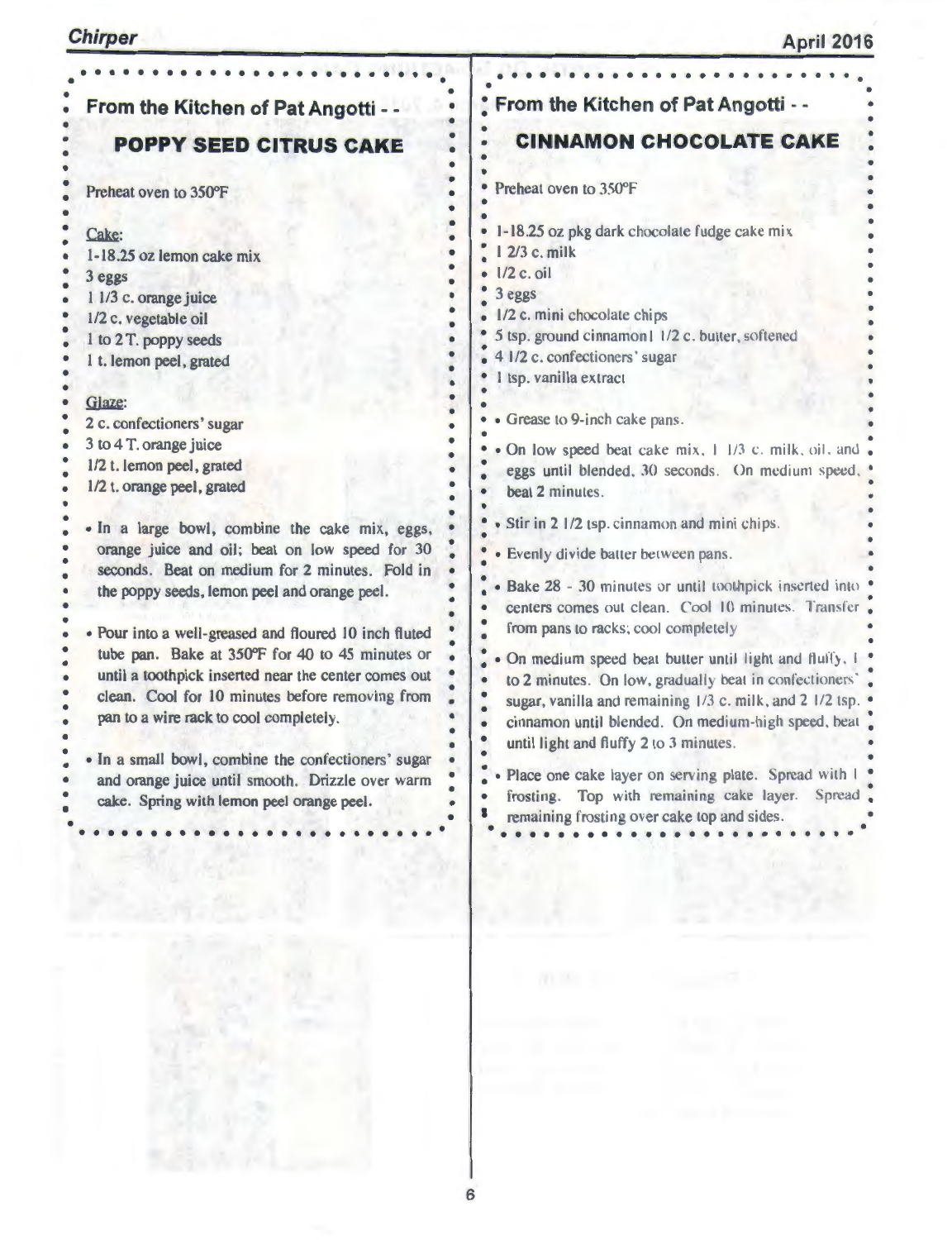**April 2016** 

**Chirper**